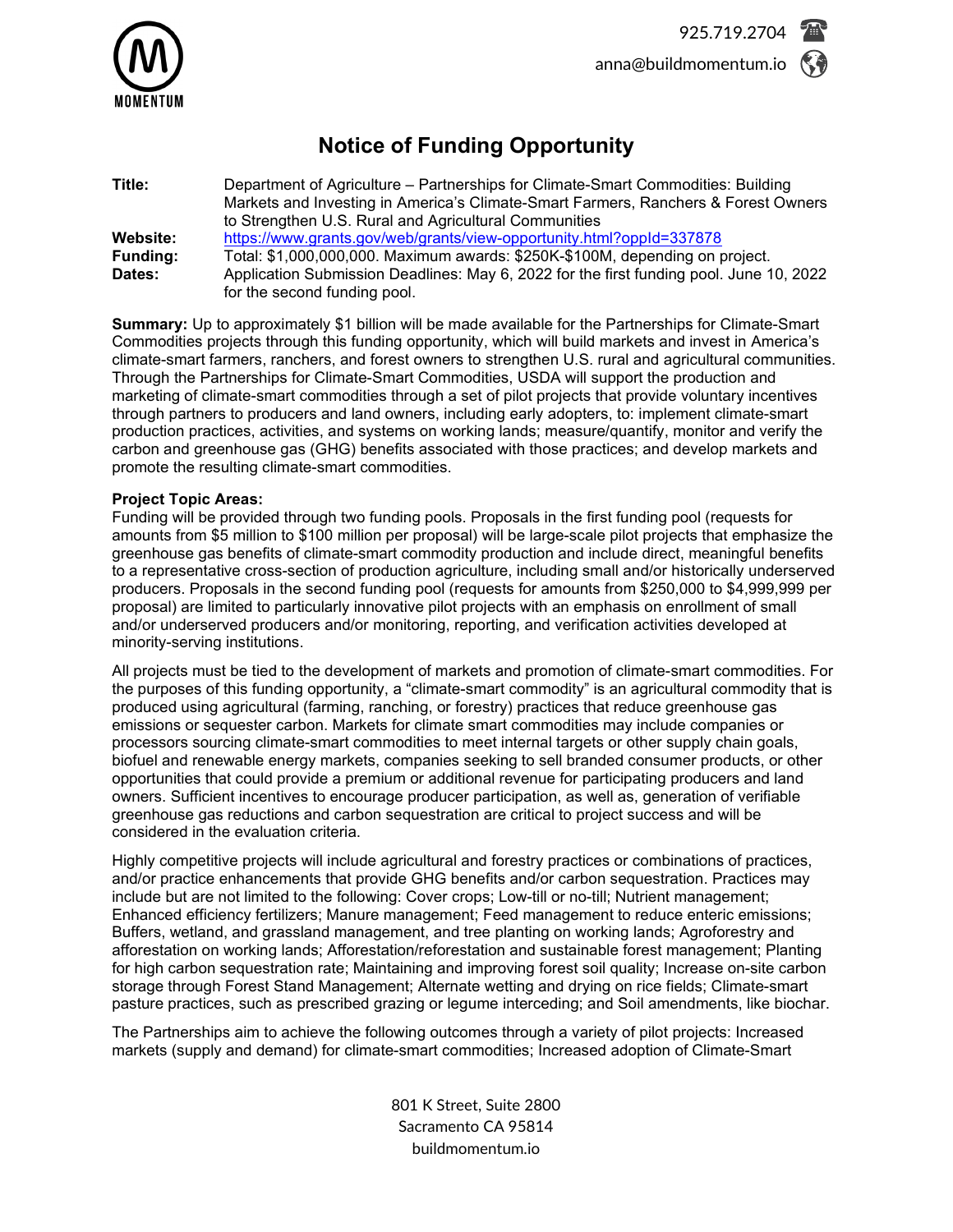

Agriculture and Forestry (CSAF) practices and systems that reduce agricultural greenhouse gas emissions (GHG) and/or increase carbon sequestration from the agricultural sector; Demonstration of scalable and low-cost measurement/quantification, monitoring, reporting, and verification (MMRV) systems; Increased innovation and consistency in measuring/quantifying farm-level GHG benefits; Testing and evaluation of efficient traceability through supply chains from production of commodity to delivery to the consumer; Improved understanding and communication of economic and adaptation benefits, as well as ancillary environmental benefits; Equitable administration that includes small and underserved producers as well as early adopters (i.e., producers who have already used some climatesmart approaches); Understanding of marketability advantages for a variety of farm types; Empowerment of farmers, ranchers, and forest land owners to drive CSAF markets and practice adoption; and Development of additional public-private partnerships to foster and develop CSAF markets.

## **Funding:**

The Federal funding agency expects to award a total of approximately \$1 billion through this opportunity. USDA welcomes proposals from a range of funding sizes from \$250,000 to \$100 million; therefore, the number of awards under this announcement is difficult to predict. With this in mind, the agency expects to make approximately 30-50 awards, depending on proposals received. There is not a specific match requirement for this NFO. However, applications will be evaluated, in part, on the relative contribution of non-Federal resources to the project. Cost sharing may be achieved with contributions of cash, services, materials, equipment, or third-party in-kind contributions. USDA values the importance of partners contributing to projects; the magnitude and quality of matching funds will be a part of the evaluation criteria. However, this will be considered through the lens of equity so that the ability to secure a non-Federal match is not a barrier to participation.

## **Project Requirements:**

Proposals must provide a plan to pilot implementation of climate-smart agriculture and/or forestry practices on a large-scale, including meaningful involvement of small or historically underserved producers, consistent with spirit of the Justice40 initiative; a quantification, monitoring, reporting, and verification plan; and a plan to develop markets and promote climate-smart commodities generated as a result of project activities. Projects must focus on verifiable on-farm (or forest) GHG emissions and carbon sequestration benefits. Federal funding under this funding opportunity must not be used for renting or purchasing land in the form of an easement or other device. Other reductions associated with processing, transportation, etc., throughout the agriculture and forestry supply chains are not the focus of this funding opportunity.

Partners with agreements under this funding opportunity must ensure that payments are not provided to a producer or land owner for the same production practice or system implementation on the same land for which the producer or land owner has already received, or is contracted to receive, funding through another USDA program. Enhancements to existing practices may be funded as part of these pilot projects. Specific ownership of GHG benefits shall be proposed by applicants (e.g., how GHG benefit ownership will be transferred through different parts of the supply chain). These chain-of-custody ownership clauses could be included, for example, in a) contracts between producers and project developers, and b) contracts between project developers and commodity purchasers. Projects may be between 1 and 5 years in duration, with up to two years of no cost extensions considered on a case-bycase basis. Anticipated start dates are Summer 2022.

### **Eligible Applicants:**

The primary applicant/recipient must be an entity, however, USDA encourages multiple partners to coordinate on projects. A range of public and private entities are eligible to apply. Commodity organizations, technical service provider organizations (including university extension), farming cooperatives, organizations representing historically underrepresented communities, local producers, micro-producers, forestry organizations and others are encouraged to apply. Individuals may also be eligible as subrecipients but may not be the primary applicant/recipient. This opportunity is open only to domestic applicants/recipients, and subrecipients must also be domestic; beneficiaries must meet

> 801 K Street, Suite 2800 Sacramento CA 95814 buildmomentum.io